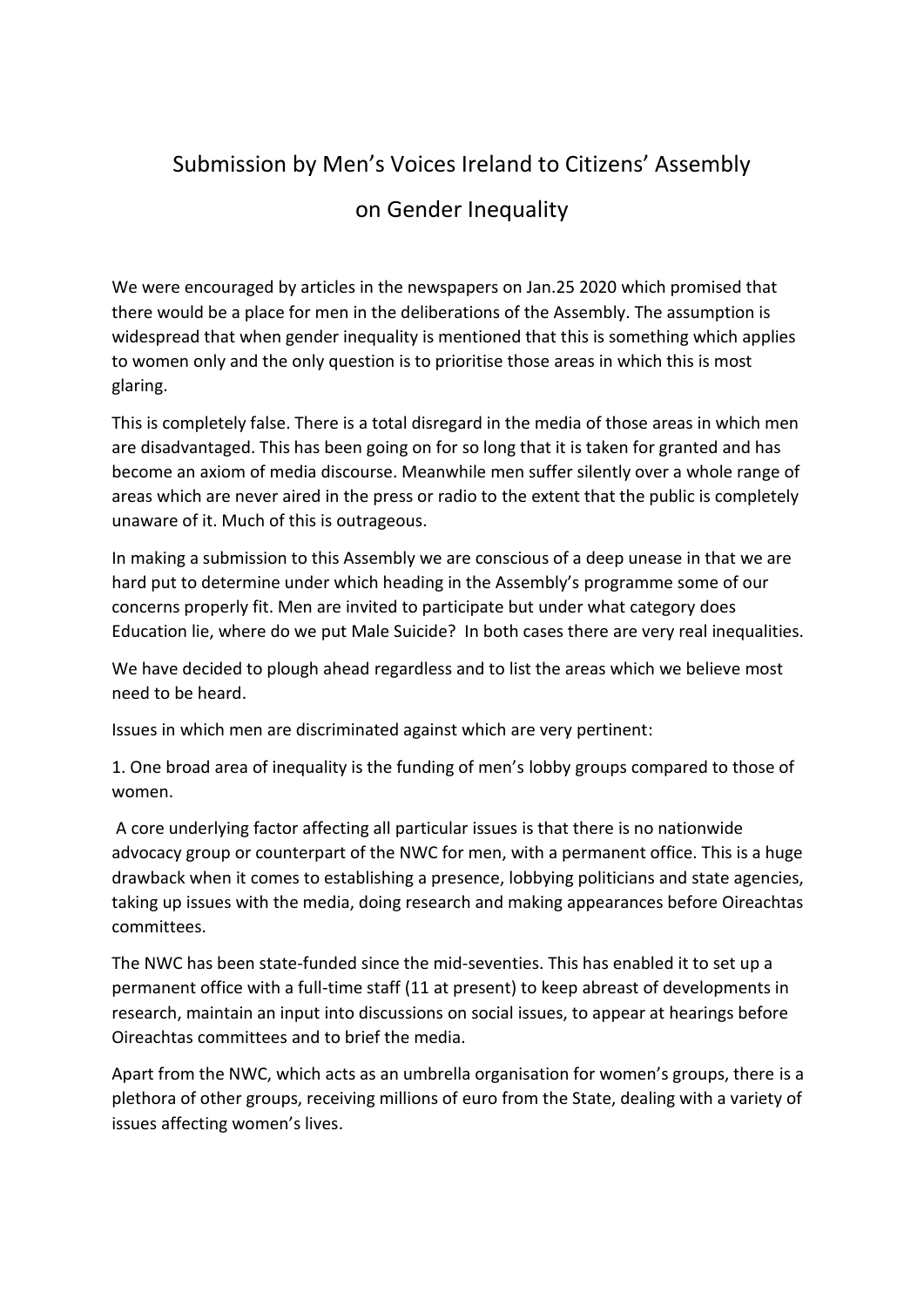As a consequence, men as a group are disadvantaged; there is no recognised lobby group to highlight the inadequacies in provision for men in areas such as male suicide and mental health, domestic violence, family law and education. Men's Voices gets no funding from any quarter.

One glaring example of this inequality occurred during the Hearings of the Justice Committee on Domestic Violence in February 2014. There was not one group present to put the case for men, (even Amen was not there nor did it make a submission) there were more than 40 groups representing women, all state funded. The report which appeared the following October reflected this imbalance to an overwhelming degree.

No doubt there have been many other such instances.

2. The whole area of Domestic Violence, DV, is riven with inequality:

The imbalance in funding for male victims of DV is enormous. In answer to a Parliamentary Question in April 2018 we got the following information:

Funding to Anyman, the men's support service, represented 1.4% of the total  $\epsilon$ 17 million of funding provided by Tusla to Domestic Violence services in 2017.

There are more than 20 refuges for women, not a single one for men. There is not a single centre for male victims in the whole of the greater Dublin area, where more than one million people live. The nearest one is in Navan. Yet this centre in Navan, currently the home of Anyman, is only able to offer a very limited 9 to 5 service from Monday to Friday, with no service on weekends.

Contrast this with the services offered to female victims which is 24/7 all the year round. Moreover, according to the best of our knowledge, there are 45 domestic, sexual and gender-based violence centres spread across 24 counties. These include Anyman and the MDN service which support men and the OSS in Cork which serves both genders. There are more than 40 centres providing support for women, many offer refuge also.

These do not include the 16 Rape Crisis centres.

Quite a number of these groups received in excess of €1m funding in 2018: Women's Aid, Safe Ireland, Sonas, Aoibhneas, Adapt.

None of these facts gets coverage in the media.

The evidence from an overwhelming body of research and from researchers on DV agrees on certain fundamental points [5], [6], [7].

We know from this literature that:

- Men and women perpetrate DV across all the types at comparable rates
- More than 50% of DV is reciprocal; that is both parties are engaged in it
- Women are as controlling as men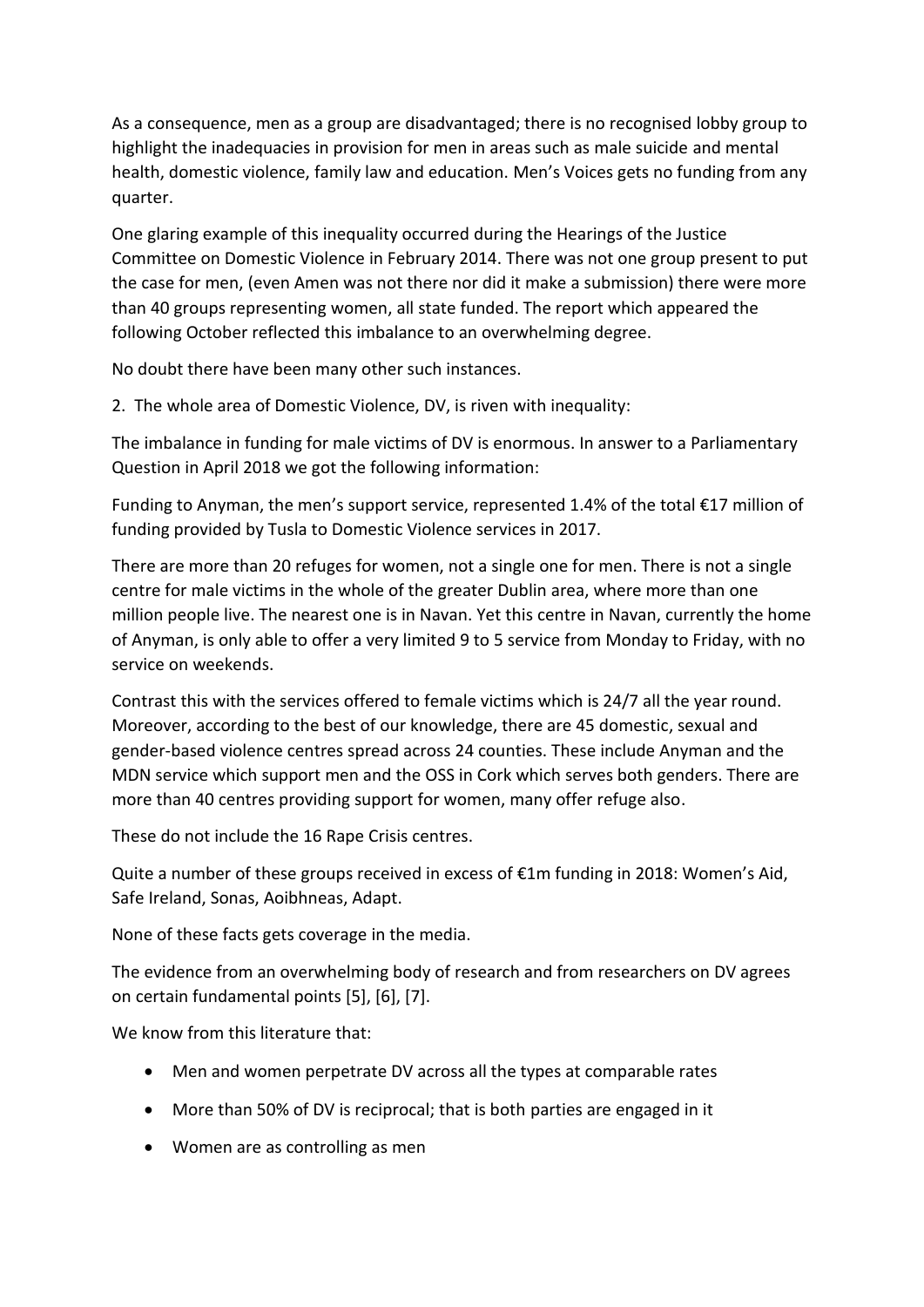• Men and women perpetrate DV for similar motives.

Yet this is never debated in the media and a one-sided narrative prevails. Repeated efforts to draw media attention to these facts have met with silence.

3. Family Law outcomes are acknowledged to be harsher on men. When a decision is made to award the family home to one partner, that partner is most often the woman. Dr. Roisin O'Shea published a seminal thesis *Judicial Separation and Divorce in the Circuit Court* [4], in 2013 which provides much information on the outcomes in such cases. She found that:

- Men rarely acquired the right to reside in the family home.
- Men are nearly three times more likely to leave the family home.

This places the man in the difficult position of not only having to maintain himself but of trying to maintain regular access to his children often from a distance. Current practice is one evening a week and every second weekend [4].

But if a man's circumstances do not permit, he may be denied overnight access because of inadequate accommodation. We know that Joint custody on a 50:50 shared basis occurs only on a minuscule level.

In relation to parity of treatment see recommendation 33 in the Justice Committee report [5].

In a Dail debate in Feb. 2015 Deputy Billy Kelleher said: "*As you are aware I have a problem with the ease with which men can be removed from their homes by their wives. This is where the problems begin for most men*"

Men's Voices along with others has already argued the urgent need to move away from the adversarial system of the family courts to a form of alternative dispute resolution, ADR.

A critique of the adversarial form of the family law system and the benefits of moving towards ADR is the subject of a number of recommendations in [5].

There is at present no automatic right to guardianship for single fathers. See Recommendation 35 of [5]

It should also be remembered that there is almost no support for men undergoing the difficult process of separation/divorce.

This brings us to another grave inequality, that of unjustifiable, enforced father absence from their children.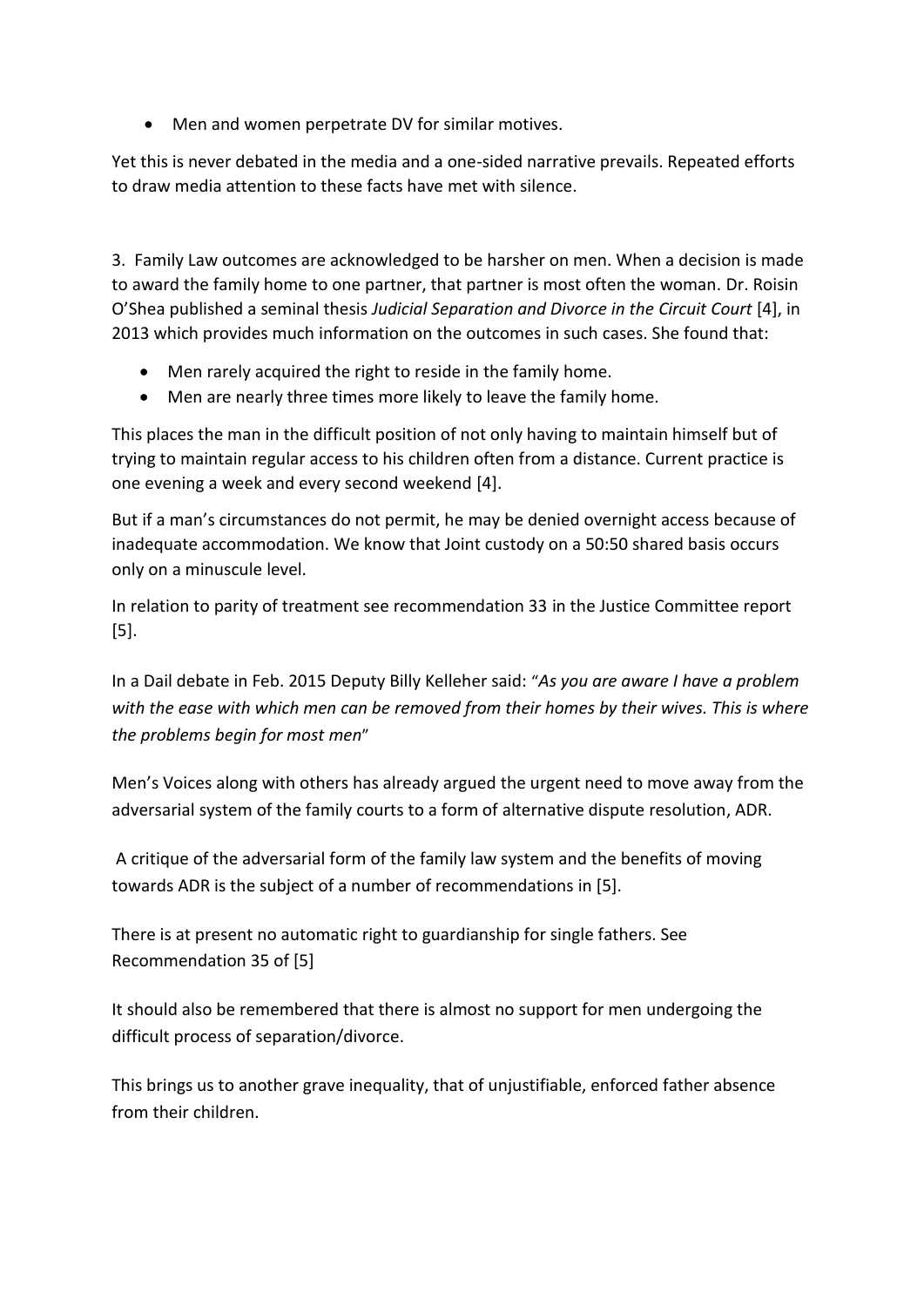The societal effects of father absence are grave and far-reaching [6]. We believe this is involuntary in the great majority of cases.

A major cause of father absence lies in decisions made in the family courts. A devastating comment on the failings of the courts to deal with refusal of access is given in [4] P. 157-8:

"*It would appear that where a primary carer deliberately chooses to frustrate the orders of the court, seeking to withhold children from the other parent, that the 'system' as it currently operates is not only ineffective in addressing this issue, it actually facilitates the strategy of that parent, thereby contributing to the adverse impact on children."*

This has implications for family law reform. See [5] Recommendation 14.

A grim comment on the consequences of father absence was given by Dr Warren Farrell in a TED talk in Oct 2015: *Prisons are centres for dad-deprived boys [7].*

4. It is often said that Ireland does not have a high suicide rate compared to other OECD countries, but this masks a high gender disparity. One of the most striking facts about the suicide figures in Ireland is the high male-female ratio. This fact is rarely if ever remarked on in the press or media or addressed by policy making bodies.

The male:female suicide ratio is 4:1 and has been thus or higher for two decades. Yet it was not always so. Dr Michael Kelleher [8] tracked these rates for many years and found the ratio was 2.3:1 in the mid-seventies. It then climbed steadily until it reached 4:1 about 2000 where it has remained ever since. Why did this happen?

It surely points to serious societal causes which have been deteriorating over a period of decades.

A Research Report from 2012 commissioned by the Samaritans in the UK entitled *Men, Suicide and Society* [9] says baldly **that suicide needs to be addressed as a health and gender inequality.** 

The phenomenon is more gendered here in Ireland than anywhere else in western Europe with a male-female ratio at or above 4:1 for decades. Nevertheless, it is not investigated or treated as a gender issue despite suicide being a major cause of death among young males on the island of Ireland.

Ireland has the fourth highest rate of suicide amongst teenagers in the EU, according to a Unicef report [10] with boys three times more likely than girls to take their own lives.

Countries such as Belgium, Netherlands, the Scandinavian countries, have a male- female ratio below 3:1. To quote Professor Brendan Kelly, professor of psychiatry in Trinity College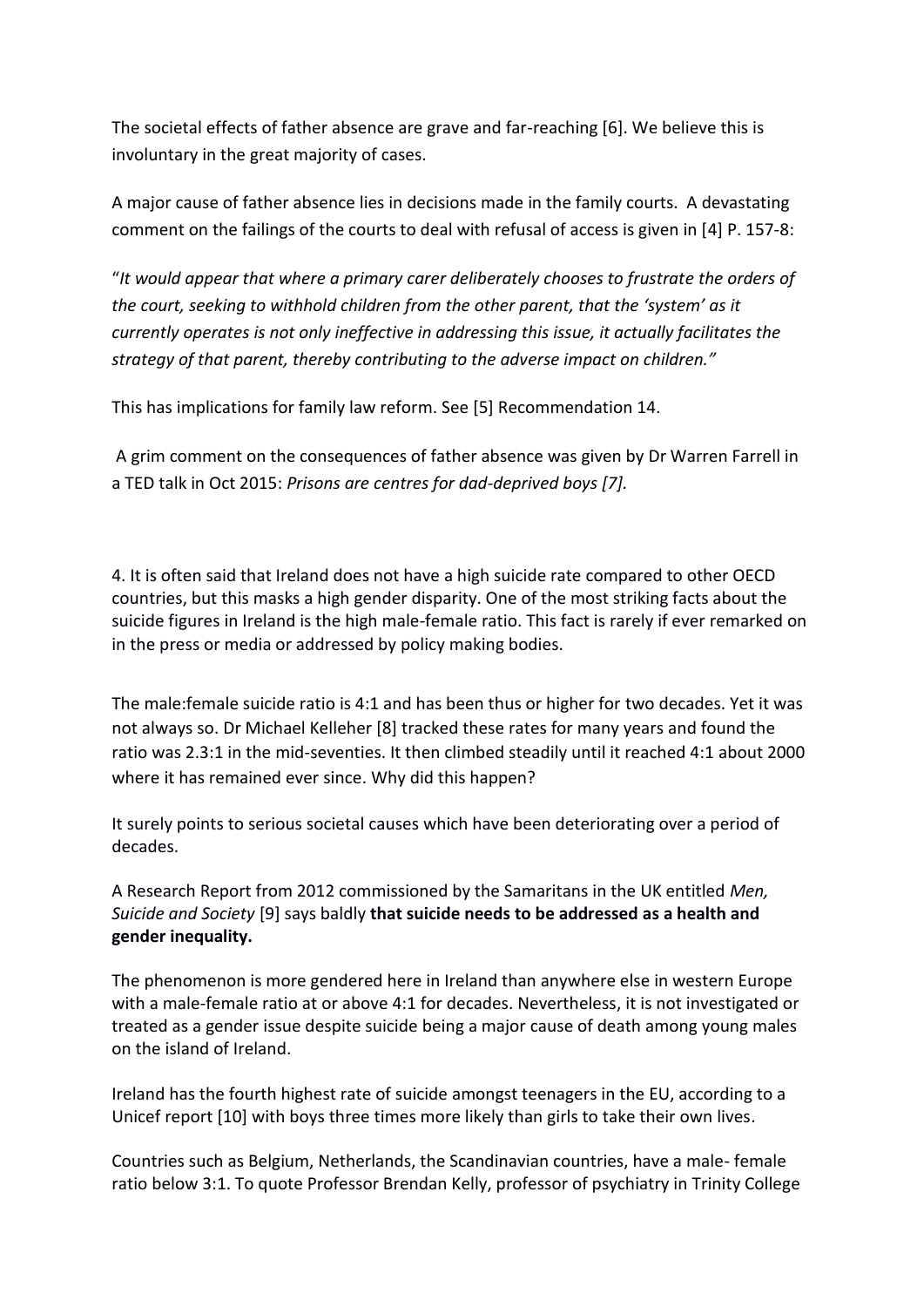Dublin: "*Suicide affects both men and women, but men are being particularly left behind in Ireland. In terms of suicide, Irish society is failing men deeply, desperately, and to an extent that other European societies are not. We need enhanced focus on understanding the particular drivers of suicide in men and revised strategies that benefit men as well as women."* 

No investigation set out to examine this question. Even the major document *Connecting for Life* from 2015 does not consider this. We know from the ONS in the UK [11] that men who have experienced relationship breakdown are nearly three times as likely to commit suicide as men in stable relationships. This is powerfully relevant to reform of Family Law but again this has not been recognised.

This is further reinforced in a more recent report [12] for the Samaritans in 2017, *Dying from Inequality,* which highlights the impact that social inequality can have on the suicide figures. Among its findings are:

*Suicide rates are twice as high in deprived areas*

*Men are more vulnerable to the adverse effects of economic recession, including suicide risk, than women*

*People who are unemployed are two to three times more likely to die by suicide than those in employment.* 

*Specific life events where men have little or no support and yet which have heightened risk of suicide include both during and after divorce or separation, when suffering at the hands of an abusive partner, school drop-out, and after losing jobs.* 

This last factor was highlighted during the recession when the overall increase in suicide was attributed to an increase in the male rate of unemployment.

There are many other areas in which gender inequality exists such as Education, the fact that 93% of workplace deaths are of men, that men comprise the vast majority of rough sleepers, and unequal reproductive rights for men.

If the Assembly is of the view that these last issues, which adversely affect men's lives, cannot be addressed within your terms of reference we would ask that you recommend the setting up of a Council for the Status of Men and Boys or some such forum where these issues can be discussed.

## **References**

[1]<http://www.prweb.com/releases/2013/5/prweb10741752.htm>This is the PASK report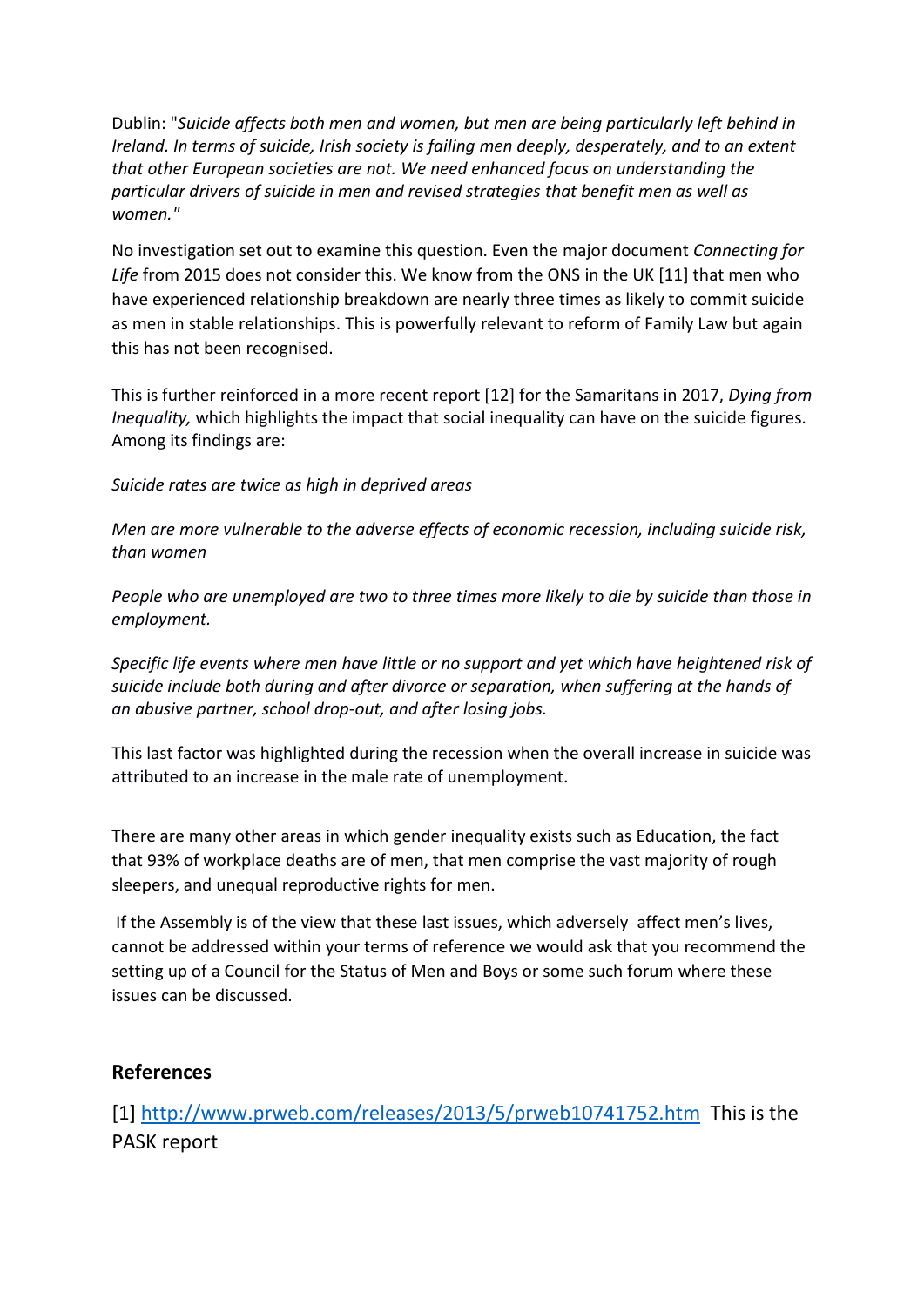[2]<http://euromind.global/en/nicola-graham-kevan/> is the Graham-Kevan report produced for the Euromind group in the EU Parliament. It confirms the PASK report findings and contains a wealth of references.

[3]**[https://www.researchgate.net/publication/272518443\\_Intimate\\_partner](https://www.researchgate.net/publication/272518443_Intimate_partner_violence_a_study_in_men_and_women_from_six_European_countries) [\\_violence\\_a\\_study\\_in\\_men\\_and\\_women\\_from\\_six\\_European\\_countries](https://www.researchgate.net/publication/272518443_Intimate_partner_violence_a_study_in_men_and_women_from_six_European_countries)**

This is the DOVE project 2015 which was commissioned by the EU commission.

[4] [http://repository.wit.ie/2825/1/thesis\\_ROS\\_WITLIB\\_201405final.pdf](http://repository.wit.ie/2825/1/thesis_ROS_WITLIB_201405final.pdf)

[5] Houses of the Oireachtas, Joint Committee on Justice and Equality, Report on Reform of the Family Law System, October 2019

[6]

**[http://static1.squarespace.com/static/5154a075e4b08f050dc20996/t/533d5bf0e4b09076](http://static1.squarespace.com/static/5154a075e4b08f050dc20996/t/533d5bf0e4b0907609ad2c66/1396530160194/MCLANAHAN2013.pdf) [09ad2c66/1396530160194/MCLANAHAN2013.pdf](http://static1.squarespace.com/static/5154a075e4b08f050dc20996/t/533d5bf0e4b0907609ad2c66/1396530160194/MCLANAHAN2013.pdf)**

Cynthia Harper and Sara S. McLanahan , *"Father Absence and Youth Incarceration."* Journal of Research on Adolescence 14 (September 2004): 369-397 accessible at [http://www.gwu.edu/~pad/202/father.pdf.](http://www.gwu.edu/~pad/202/father.pdf)

[7] **Warren Farrell TED talk** <https://www.youtube.com/watch?v=Qi1oN1icAYc&t=311s>

[8]<http://www.imj.ie/ViewArticleDetails.aspx?ArticleID=186>This is the Kelleher study

[9]

[http://www.samaritans.org/sites/default/files/kcfinder/files/press/Men%20Suicide%20and](http://www.samaritans.org/sites/default/files/kcfinder/files/press/Men%20Suicide%20and%20Society%20Research%20Report%20151112.pdf) [%20Society%20Research%20Report%20151112.pdf](http://www.samaritans.org/sites/default/files/kcfinder/files/press/Men%20Suicide%20and%20Society%20Research%20Report%20151112.pdf)

[10]<http://www.thejournal.ie/unicef-suicide-report-3450547-Jun2017/>

[11]<https://visual.ons.gov.uk/who-is-most-at-risk-of-suicide/>